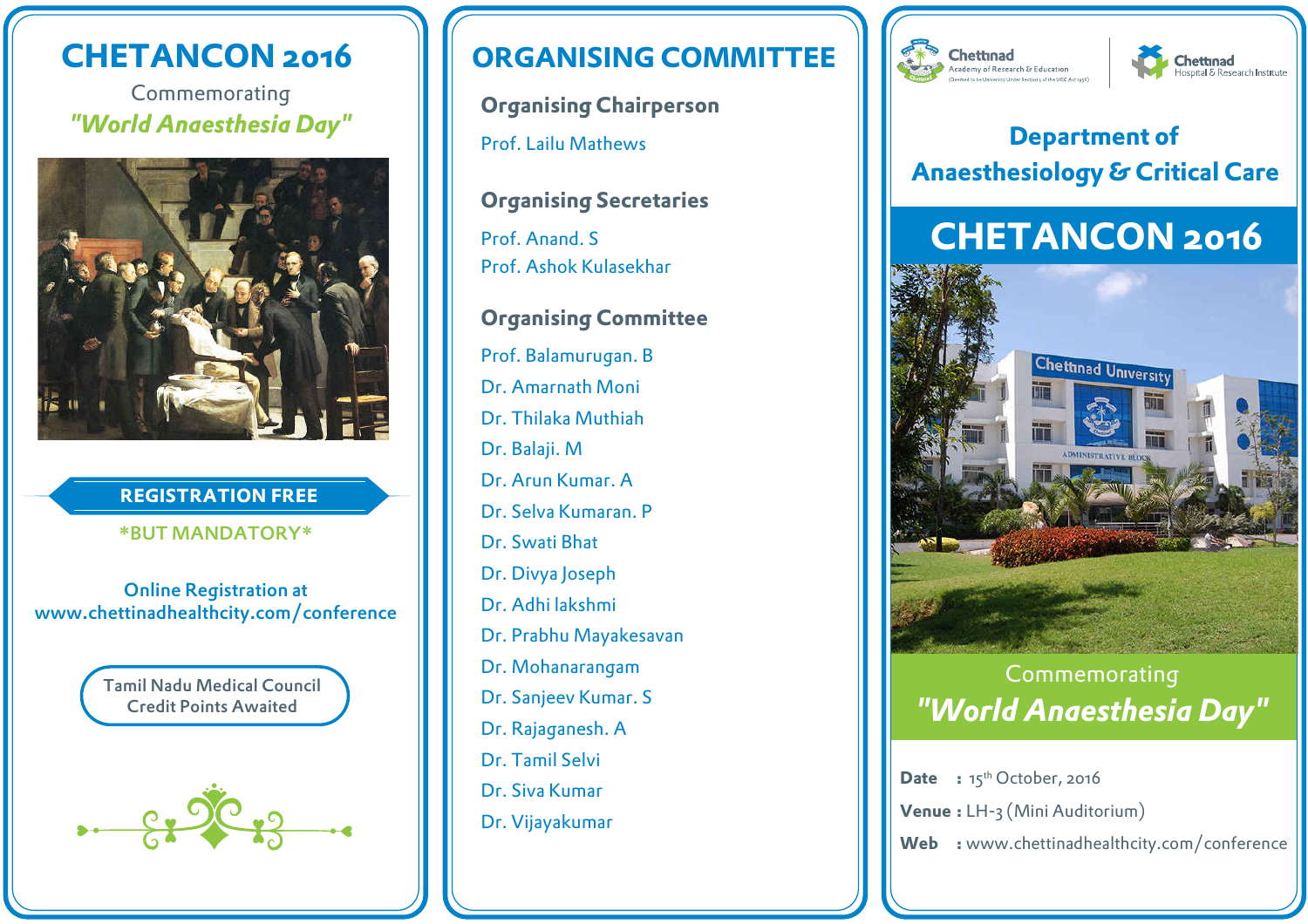# **CHETANCON 2016**

Saturday, 15<sup>th</sup> October, 2016

We take great pleasure in inviting you to CHETANCON 2016 to be held on Saturday, 15.10.2016

COMMEMORATING

#### "WORLD ANAESTHESIA DAY"

**CHIEF GUEST PROF.DR. K. RAVINDRAN** (Vice Chancellor, CARE)

Free Papers/Posters are invited Last date for submission: 8<sup>th</sup> October, 2016

 $\mathbb{R}^n \times \mathbb{R}^n$ 

**Prof. Dr. Lailu Mathews** Organising Chairperson, Prof. & HOD, Anaesthesiology & Critical Care, CHRI.

Contact details:

**For Registration**  Dr. Chandraleela, Dr. Smyrna. G Mobile: 74015 64314 Email: chetancon@chettinadhealthcity.com

**For Free Papers & Posters** Prof. Dr. Lailu Mathews, Prof. Dr. S. Anand Email: chetancon@chettinadhealthcity.com

# **SCIENTIFIC PROGRAMME**

8.00am - 8.30 am - **REGISTRATION**

#### **SESSION I**

#### 8.30 am - 9.15 am - **MILESTONES IN THE EVOLUTION OF ANAESTHESIA**

 **Prof. V. Nagaswamy** Rtd. Professor, Anaesthesia, Stanley Medical College.

#### 9.15 am - 10.00 am - **LABOR ANALGESIA**

 **- The smiling parturient**

 **Dr. P. Sakthi Rajan**  Assistant Professor, Anaesthesiology & Critical Care, JIPMER.

10.00 am - 10.30 am - **INAUGURATION**

10.30 am - 10.45 am - **TEA BREAK**

### **SESSION Il**

10.45 am - 11.30 am - **ULTRASOUND & THE ANAESTHESIOLOGIST**

 **- Seeing is believing**

 **Prof. T. Sivashanmugam** Professor and HOD, Anaesthesiology, Mahatma Gandhi Medical College & Research Institute.

11.30 am - 12.15 pm - **ANAPHYLAXIS** 

#### **- Action against the reaction**

 **Dr. S. Sanjay Prabhu** Paediatric Anaesthesiologist, Apollo Children's Hospital, Chennai.

### 12.15pm - 1.00pm - **REGIONAL ANAESTHESIA & ANTICOAGULANTS - The ongoing dilemma Prof. A. Rathna** Professor, Anaesthesia, Saveetha Medical College.

### 1.00pm - 1.30 pm - **LUNCH BREAK**

1.30 pm - 2.15 pm - **ADVANCED TRAUMA LIFE SUPPORT (ATLS)**

 **- Every second counts**

 **Dr. Shreedevi Gandhamaneni** Associate Professor,

 Accident & Emergency Medicine, Sri Ramachandra Medical College & Research Institute.

#### 2.15 pm - 3.00 pm - **RECENT TRENDS IN PERIOPERATIVE FLUID MANAGEMENT**

 **Prof. Gayathri Ramanathan** Professor and HOD, Anaesthesiology, SRM Institute of Medical Sciences.

#### 3.00 pm - 3.45 pm - **LIVER TRANSPLANTATION - A bird's eyeview**

#### **Dr. M. Selvakumar**

 Consultant Anaesthetist & Intensivist, Institute of Liver Disease and Transplantation, Global Health City.

3.45 pm – 4.00 pm - **PRIZE DISTRIBUTION**

 $4.00 \text{ pm} - 4.15 \text{ pm}$  - TEA